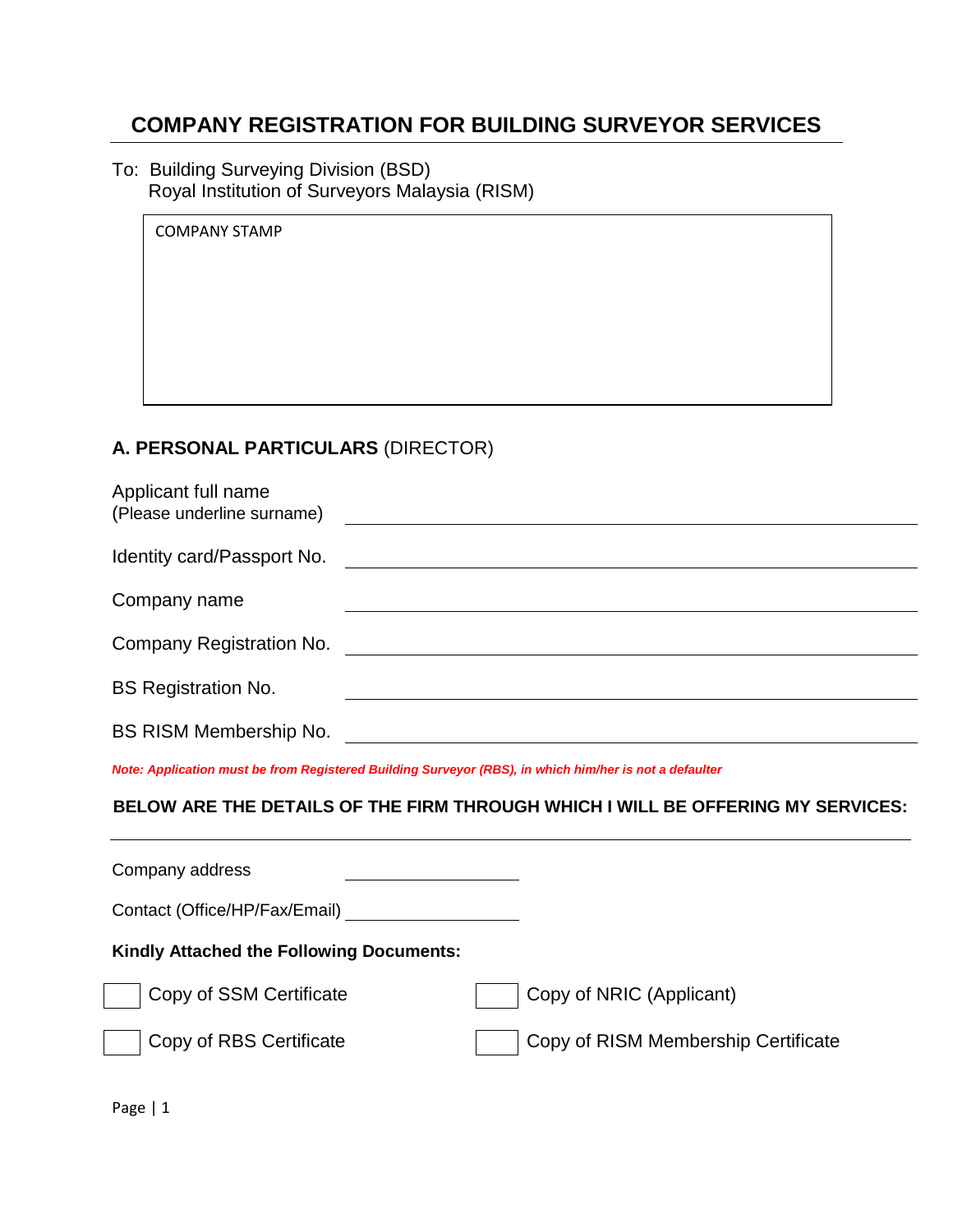### **B. QUALIFICATION AND SERVICES**

We are hereby applying as Registered Company of Building Surveyor and provide the following details for BSD approval:

#### *Note: Application must be submitted together with a registration fee of RM 250.00*



A Complete Company Profile

(Consists of information about company staffs, staffs' qualification, paid up capital, licenses and competencies, etc.)

Type of Service Offered (can tick more than one):

| No.            | <b>Type of BS Services</b>                      | Tick |
|----------------|-------------------------------------------------|------|
| 1              | <b>Building Condition Survey</b>                |      |
|                | (dilapidation, fire risk, due diligence, audit, |      |
|                | specific building component diagnostic)         |      |
| $\overline{2}$ | <b>Building Control Survey</b>                  |      |
|                | (plan checking, submission plan, building       |      |
|                | compliance                                      |      |
| 3              | <b>Building Maintenance &amp; Refurbishment</b> |      |
|                | (schedule preventive maintenance, condition     |      |
|                | monitoring, managing refurbishment work)        |      |
| 4              | <b>Others BS related works:</b>                 |      |
|                | Please specify:                                 |      |
|                |                                                 |      |
|                |                                                 |      |
|                |                                                 |      |

### **C. DECLARATION**

- I hereby apply to practice as a Registered Building Surveyor Company
- I hereby declare that all the particulars and information given in this form and the appendices attached are true and accurate.
- I meet ALL criteria listed for the application.
- I understand that the application will be automatically disqualified if any information given is found to be untrue.
- I agree that BSD reserves the right to accept or reject the application for whatever reason.
- I give my consent for BSD to obtain and verify information from or with any source as BSD deem appropriate for the assessment of this application.

 **Signature: Date:**

Page | 2